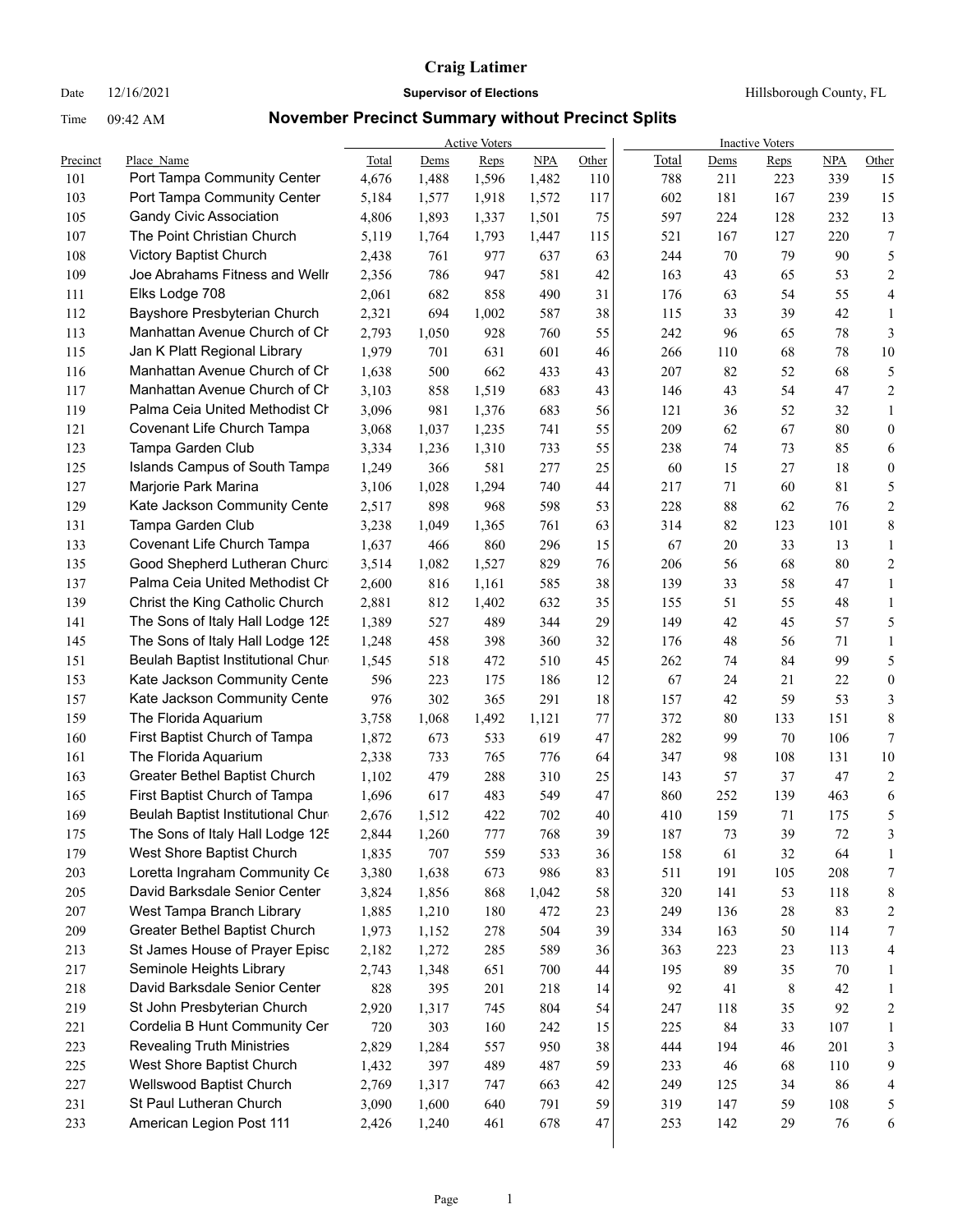Date  $12/16/2021$  **Supervisor of Elections Hillsborough County, FL** 

|            |                                                                  |                |              | <b>Active Voters</b> |              |                      |            |           | <b>Inactive Voters</b> |            |                         |
|------------|------------------------------------------------------------------|----------------|--------------|----------------------|--------------|----------------------|------------|-----------|------------------------|------------|-------------------------|
| Precinct   | Place Name                                                       | Total          | Dems         | Reps                 | NPA          | Other                | Total      | Dems      | <b>Reps</b>            | NPA        | Other                   |
| 237        | Seminole Heights Garden Cente                                    | 2,429          | 1,220        | 573                  | 578          | 58                   | 207        | 96        | 32                     | 75         | 4                       |
| 239        | St Chad's Episcopal Church                                       | 2,571          | 1,104        | 654                  | 772          | 41                   | 197        | 88        | 38                     | 68         | 3                       |
| 240<br>241 | American Legion Post 111                                         | 3,307          | 1,459<br>243 | 812                  | 980<br>54    | 56                   | 287<br>27  | 124<br>21 | 61<br>$\overline{2}$   | 98<br>4    | 4                       |
|            | J L Young Apartments                                             | 343            |              | 46                   |              | $\mathbf{0}$         |            |           |                        |            | 0                       |
| 243        | <b>Forest Hills Community Center</b>                             | 2,919          | 1,364        | 548                  | 962          | 45                   | 485        | 220       | 61                     | 197<br>7   | 7                       |
| 244        | American Legion Post 111                                         | 56             | 18           | 6                    | 31           | 1                    | 19         | 10        | $\overline{2}$         |            | $\boldsymbol{0}$        |
| 245        | Forest Hills Presbyterian Church                                 | 2,062          | 894          | 509                  | 628          | 31                   | 187        | 80        | 40                     | 63         | 4                       |
| 247        | Bethanie French Seventh Day A                                    | 836            | 428          | 126                  | 277          | 5                    | 147        | 84        | 16                     | 45         | 2                       |
| 249        | Iglesia De Cristo Misionera                                      | 2,989          | 1,136        | 968                  | 837          | 48                   | 196        | 75        | 54                     | 65         | 2                       |
| 250        | Iglesia De Cristo Misionera                                      | 77             | 26           | 30                   | 19           | $\overline{2}$       | 10         | 5         | $\mathbf{0}$           | 5          | $\boldsymbol{0}$        |
| 301        | <b>Concord Baptist Church</b><br>Children's Board                | 963            | 461          | 193                  | 296          | 13                   | 129        | 59        | 22                     | 48         | 0                       |
| 303        |                                                                  | 245            | 172          | 17                   | 51           | 5                    | 158        | 112       | 8                      | 37         | $\mathbf{1}$            |
| 304        | Greater Bethel Baptist Church                                    | 587            | 391          | 60                   | 131          | 5                    | 61         | 38        | 7                      | 15         | $\mathbf{1}$            |
| 305        | New Mt Zion Baptist Church<br><b>Grant Park</b>                  | 4,646          | 3,072        | 428                  | 1,073        | 73                   | 735        | 417       | 73                     | 240        | 5                       |
| 307        |                                                                  | 2,838          | 1,869        | 251                  | 684          | 34                   | 396        | 222       | 35                     | 139        | $\boldsymbol{0}$        |
| 309        | Jackson Heights NFL YET Cente                                    | 3,173          | 2,444        | 127                  | 571          | 31                   | 372        | 256       | 13                     | 100        | 3                       |
| 317        | Ragan Park                                                       | 2,529          | 1,616        | 241                  | 643          | 29                   | 355        | 191       | 31                     | 129        | 4                       |
| 318        | St Paul Lutheran Church                                          | 1,598          | 942          | 237                  | 395          | 24                   | 137        | 71        | 17                     | 49         | $\boldsymbol{0}$        |
| 319        | Seminole Heights Library                                         | 2,304          | 1,332        | 332                  | 596          | 44                   | 236        | 118       | 27                     | 89         | 2                       |
| 321        | C. Blythe Andrews, Jr. Public Lit                                | 3,719          | 2,731        | 193                  | 766          | 29                   | 419        | 279       | 24                     | 114        | 2                       |
| 325        | <b>Fair Oaks Recreation Center</b>                               | 3,572          | 2,733        | 121                  | 693          | 25                   | 401        | 265       | 19                     | 114        | 3                       |
| 327        | Northside Missionary Baptist Ch                                  | 3,826          | 2,771        | 226                  | 802          | 27                   | 401        | 248       | 29                     | 121        | 3                       |
| 329        | Cathedral of Faith Church                                        | 3,598          | 2,520        | 297                  | 730          | 51                   | 323        | 198       | 17                     | 108        | $\boldsymbol{0}$        |
| 333        | Seminole Heights Garden Cente                                    | 1,514          | 780          | 305                  | 393          | 36                   | 279        | 122       | 46                     | 108        | 3                       |
| 335        | Oaks At Riverview Community C                                    | 1,509          | 832          | 262                  | 379          | 36                   | 128        | 71        | 17                     | 40         | $\boldsymbol{0}$        |
| 338        | First Church of God of Tampa                                     | 2,068          | 1,299        | 207                  | 544          | 18                   | 401        | 216       | 26                     | 156        | 3                       |
| 339        | Temple Crest Community Cente                                     | 1,647          | 982          | 227                  | 415          | 23                   | 182        | 105       | 14                     | 62         | $\mathbf{1}$            |
| 341        | Bible Based Fellowship Church                                    | 3,895          | 2,371        | 443                  | 1,031        | 50                   | 565        | 309       | 46                     | 202        | $\,$ 8 $\,$             |
| 342        | Temple Terrace United Methodis                                   | 2,980          | 1,693        | 423                  | 823          | 41                   | 402        | 207       | 35                     | 157        | 3                       |
| 343        | Temple Terrace United Methodis                                   | 1,913          | 943          | 358                  | 567          | 45                   | 360        | 161       | 61                     | 136        | $\overline{c}$          |
| 344        | Springhill Park Community Cent<br>First Church of God of Tampa   | 3,292          | 2,081        | 249                  | 913          | 49                   | 582        | 339       | 42                     | 198        | 3                       |
| 345        |                                                                  | 2,983<br>53    | 1,585        | 440                  | 923          | 35                   | 393<br>11  | 226       | 44                     | 120        | 3                       |
| 346<br>347 | Temple Terrace United Methodis<br><b>Copeland Park</b>           |                | 24           | 10<br>405            | 17<br>869    | $\overline{c}$<br>33 | 690        | 2<br>381  | 4<br>57                | 5<br>247   | $\boldsymbol{0}$<br>5   |
|            |                                                                  | 3,268          | 1,961        |                      |              |                      |            |           |                        |            | 5                       |
| 353        | <b>USF Marshall Center</b>                                       | 648            | 313          | 122                  | 194          | 19                   | 413        | 148       | 90                     | 170        |                         |
| 355        | Grace Episcopal Church<br>Grace Episcopal Church                 | 861<br>492     | 337          | 202<br>47            | 303          | 19                   | 116        | 48        | 24<br>14               | 41<br>48   | 3                       |
| 356        | Grace Episcopal Church                                           |                | 290          |                      | 148          | 7                    | 131        | 67        |                        |            | 2                       |
| 357        | <b>Compton Park Recreation Cente</b>                             | 1,896          | 722          | 599                  | 525          | 50                   | 239        | 98        | 60                     | 75         | 6                       |
| 358<br>359 | New Tampa Community Park Gy                                      | 3,355<br>3,022 | 1,311        | 1,005                | 981          | 58<br>55             | 297        | 99        | 78                     | 114<br>199 | 6                       |
|            | Cory Lake Isles Clubhouse                                        |                | 1,256        | 752                  | 959          |                      | 497        | 212<br>37 | 82<br>44               | 42         | 4                       |
| 360        | New Tampa Regional Library                                       | 1,994          | 670          | 486                  | 815          | 23                   | 124        |           |                        |            | 1                       |
| 361<br>362 | New Tampa Regional Library                                       | 4,247          | 1,527        | 1,457                | 1,187        | 76                   | 424        | 142       | 116                    | 156        | 10                      |
| 363        | Heritage Isles Golf & Country Cli                                | 2,550          | 906          | 801                  | 813          | 30<br>29             | 181        | 59        | 66                     | 55         | $\mathbf{1}$            |
|            | Heritage Isles Golf & Country Cli                                | 1,054          | 533          | 160                  | 332          |                      | 163        | 76        | 20                     | 65<br>47   | $\overline{\mathbf{c}}$ |
| 364        |                                                                  | 1,995          | 844          | 461                  | 652          | 38                   | 149        | 69        | 32                     |            | $\mathbf{1}$            |
| 365        | Heritage Isles Golf & Country Cli<br>West Meadows Community Clut | 1,605          | 651          | 365                  | 559          | 30                   | 103        | 34        | 32                     | 36         | $\mathbf{1}$            |
| 366<br>368 | Heritage Isles Golf & Country Cli                                | 4,125          | 1,584        | 1,145<br>201         | 1,309<br>496 | 87<br>29             | 375<br>100 | 142<br>41 | 75<br>14               | 152<br>45  | 6                       |
| 369        | New Tampa Regional Library                                       | 1,351<br>713   | 625<br>324   | 142                  | 235          | 12                   | 55         | 22        | 11                     | 21         | 0<br>$\mathbf{1}$       |
| 370        | West Meadows Community Clut                                      | 2,154          | 777          | 648                  | 686          | 43                   | 180        | 53        | 67                     | 56         | 4                       |
|            |                                                                  |                |              |                      |              |                      |            |           |                        |            |                         |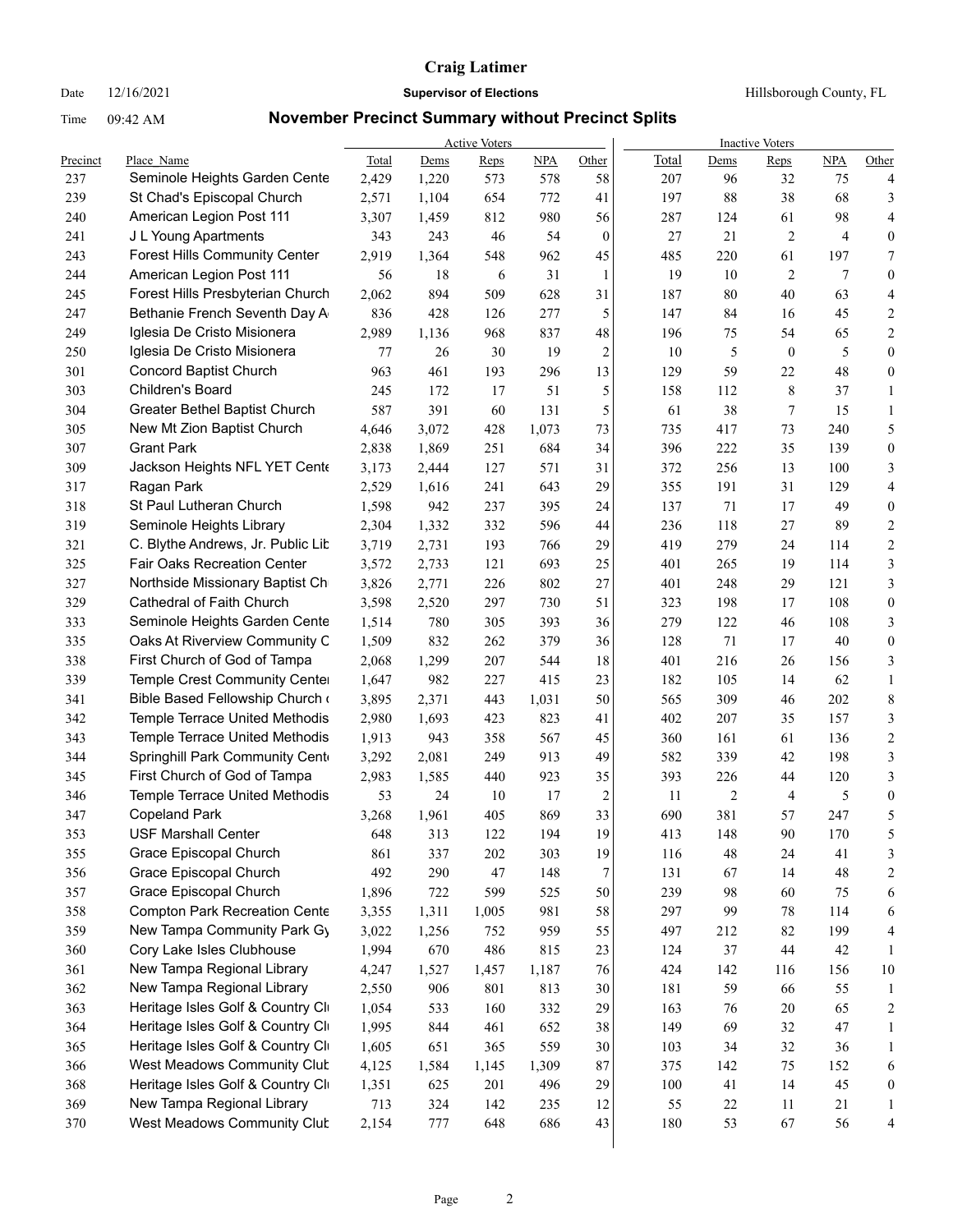Date  $12/16/2021$  **Supervisor of Elections** Hillsborough County, FL

|            |                                  |       |       | <b>Active Voters</b> |       |       | <b>Inactive Voters</b> |                         |      |            |                  |  |
|------------|----------------------------------|-------|-------|----------------------|-------|-------|------------------------|-------------------------|------|------------|------------------|--|
| Precinct   | Place Name                       | Total | Dems  | Reps                 | NPA   | Other | Total                  | Dems                    | Reps | <b>NPA</b> | Other            |  |
| 371        | New Tampa Community Park Gy      | 1,384 | 567   | 267                  | 525   | 25    | 110                    | 48                      | 14   | 46         | 2                |  |
| 372        | New Tampa Regional Library       | 1,043 | 360   | 378                  | 281   | 24    | 116                    | 40                      | 32   | 39         | $\mathfrak s$    |  |
| 373        | New Tampa Regional Library       | 340   | 170   | 56                   | 105   | 9     | 62                     | 25                      | 10   | 26         | 1                |  |
| 401        | Wesley Memorial United Methoc    | 3,386 | 1,111 | 1,169                | 1,022 | 84    | 299                    | 103                     | 82   | 109        | 5                |  |
| 403        | <b>Calvary Community Church</b>  | 3,037 | 1,276 | 702                  | 1,002 | 57    | 326                    | 125                     | 57   | 141        | 3                |  |
| 404        | Wesley Memorial United Methoc    | 1,239 | 332   | 535                  | 349   | 23    | 123                    | 31                      | 27   | 62         | 3                |  |
| 405        | <b>Calvary Community Church</b>  | 1,822 | 771   | 382                  | 611   | 58    | 385                    | 154                     | 67   | 155        | 9                |  |
| 407        | Town N Country Park              | 3,135 | 1,276 | 766                  | 1,067 | 26    | 240                    | 102                     | 28   | 110        | $\boldsymbol{0}$ |  |
| 410        | <b>Bay West Club</b>             | 1,997 | 831   | 443                  | 689   | 34    | 273                    | 111                     | 43   | 119        | $\boldsymbol{0}$ |  |
| 411        | Town N Country Regional Librar   | 2,817 | 1,180 | 675                  | 929   | 33    | 261                    | 101                     | 51   | 107        | $\sqrt{2}$       |  |
| 412        | Tampa Korean Seventh Day Adv     | 3,431 | 1,105 | 1,188                | 1,064 | 74    | 385                    | 135                     | 81   | 166        | $\mathfrak{Z}$   |  |
| 413        | <b>Bay West Club</b>             | 1,392 | 530   | 401                  | 441   | 20    | 157                    | 51                      | 26   | 76         | $\overline{4}$   |  |
| 414        | Cuban Civic Club                 | 4,069 | 1,826 | 790                  | 1,399 | 54    | 388                    | 164                     | 48   | 171        | 5                |  |
| 415        | Peace Baptist Church of Town a   | 3,339 | 1,354 | 926                  | 1,022 | 37    | 246                    | 94                      | 54   | 96         | $\overline{c}$   |  |
| 421        | Town N Country Regional Librar   | 2,711 | 1,107 | 712                  | 855   | 37    | 159                    | 57                      | 43   | 57         | $\sqrt{2}$       |  |
| 422        | Town N Country Regional Librar   | 3,004 | 1,242 | 713                  | 1,013 | 36    | 208                    | 89                      | 41   | $78\,$     | $\boldsymbol{0}$ |  |
| 423        | Tampa Korean Seventh Day Adv     | 2,766 | 1,179 | 636                  | 910   | 41    | 228                    | 103                     | 40   | 84         | $\mathbf{1}$     |  |
| 429        | Northwest Tampa Church Of Ch     | 3,174 | 1,291 | 799                  | 1,040 | 44    | 229                    | 82                      | 58   | 86         | $\mathfrak{Z}$   |  |
| 430        | Northwest Tampa Church Of Ch     | 1,268 | 494   | 304                  | 447   | 23    | 101                    | 40                      | 20   | 41         | $\boldsymbol{0}$ |  |
| 431        | Cuban Civic Club                 | 3,594 | 1,232 | 1,214                | 1,093 | 55    | 173                    | 70                      | 40   | 63         | $\boldsymbol{0}$ |  |
| 433        | Westchase Swim and Tennis Ce     | 1,128 | 340   | 512                  | 240   | 36    | 88                     | 25                      | 30   | 32         | $\mathbf{1}$     |  |
| 434        | Tampa Shores Baptist Church      | 4,029 | 1,449 | 1,158                | 1,333 | 89    | 498                    | 171                     | 119  | 200        | 8                |  |
| 451        | Tampa First Church of the Nazar  | 3,472 | 1,372 | 987                  | 1,083 | 30    | 156                    | 58                      | 29   | 68         | $\mathbf{1}$     |  |
| 454        | <b>ALTAR Church</b>              | 2,418 | 1,111 | 532                  | 734   | 41    | 383                    | 186                     | 41   | 154        | $\overline{2}$   |  |
| 455        | First Hispanic Presbyterian Chur | 1,949 | 796   | 525                  | 609   | 19    | 217                    | 85                      | 31   | 100        | $\mathbf{1}$     |  |
| 457        | Grace Family Church - Waters     | 2,958 | 1,109 | 805                  | 1,015 | 29    | 142                    | 62                      | 11   | 69         | $\boldsymbol{0}$ |  |
| 459        | Oak Grove United Methodist Ch    | 3,769 | 1,693 | 882                  | 1,128 | 66    | 632                    | 273                     | 89   | 259        | 11               |  |
| 461        | Oak Grove United Methodist Ch    | 1,130 | 489   | 296                  | 333   | 12    | 88                     | 41                      | 19   | 28         | $\boldsymbol{0}$ |  |
| 462        | Oak Grove United Methodist Ch    | 304   | 116   | 103                  | 82    | 3     | 12                     | $\overline{\mathbf{c}}$ | 5    | 5          | $\boldsymbol{0}$ |  |
| 463        | Grace Family Church - Waters     | 1,988 | 868   | 383                  | 707   | 30    | 298                    | 128                     | 29   | 136        | 5                |  |
| 500        | Westchase Swim and Tennis Ce     | 5,100 | 1,573 | 1,990                | 1,434 | 103   | 370                    | 99                      | 135  | 128        | $\,$ 8 $\,$      |  |
| 501        | Maureen B. Gauzza Public Libra   | 1,912 | 678   | 626                  | 573   | 35    | 82                     | 21                      | 20   | 39         | $\overline{c}$   |  |
| 502        | American Legion Post 152         | 1,786 | 666   | 480                  | 594   | 46    | 204                    | 67                      | 39   | 95         | 3                |  |
| 503        | Carrollwood Seventh Day Adven    | 3,797 | 1,491 | 1,019                | 1,241 | 46    | 238                    | 107                     | 46   | 83         | $\overline{2}$   |  |
| 504        | Plantation Homeowners Clubhou    | 3,472 | 1,520 | 760                  | 1,150 | 42    | 202                    | 93                      | 33   | 76         | $\boldsymbol{0}$ |  |
| 505        | Hope Christian School            | 4,583 | 1,788 | 1,205                | 1,505 | 85    | 300                    | 104                     | 70   | 124        | 2                |  |
| 506        | Maureen B. Gauzza Public Libra   | 1,470 | 362   | 581                  | 499   | 28    | 103                    | 26                      | 37   | 38         |                  |  |
|            | Maureen B. Gauzza Public Libra   |       |       |                      |       |       |                        | 84                      | 66   |            | 2                |  |
| 507<br>508 | Maureen B. Gauzza Public Libra   | 2,831 | 987   | 863                  | 936   | 45    | 252                    |                         | 85   | 101<br>88  | 1                |  |
| 509        | Carrollwood Cultural Center      | 3,043 | 924   | 1,174                | 883   | 62    | 237                    | 60                      | 30   | 43         | 4                |  |
|            | St Paul Catholic Church          | 1,896 | 639   | 678                  | 549   | 30    | 113                    | 37                      |      |            | $\mathfrak z$    |  |
| 510        | Carrollwood Cultural Center      | 2,354 | 815   | 960                  | 550   | 29    | 157                    | 55                      | 43   | 56         | 3                |  |
| 511        |                                  | 3,039 | 1,203 | 878                  | 907   | 51    | 226                    | 107                     | 36   | 79         | 4                |  |
| 512        | Maureen B. Gauzza Public Libra   | 1,383 | 437   | 451                  | 462   | 33    | 122                    | 35                      | 34   | 50         | $\mathfrak{Z}$   |  |
| 513        | Village Presbyterian Church      | 977   | 316   | 433                  | 205   | 23    | 44                     | 15                      | 20   | 9          | $\boldsymbol{0}$ |  |
| 514        | Bible Based Fellowship Church    | 1,673 | 606   | 681                  | 357   | 29    | 105                    | 34                      | 38   | 32         | $\mathbf{1}$     |  |
| 516        | Carrollwood Baptist Church       | 2,397 | 893   | 855                  | 586   | 63    | 134                    | 50                      | 46   | 37         | $\mathbf{1}$     |  |
| 517        | Northdale Regional Park & Recr   | 1,868 | 647   | 666                  | 525   | 30    | 173                    | 60                      | 52   | 59         | 2                |  |
| 518        | Keystone Bible Church            | 773   | 174   | 450                  | 141   | 8     | 29                     | 9                       | 11   | 8          | $\mathbf{1}$     |  |
| 519        | Bible Based Fellowship Church    | 2,289 | 824   | 759                  | 674   | 32    | 135                    | 39                      | 47   | $47\,$     | 2                |  |
| 520        | Country Place Park               | 1,313 | 510   | 400                  | 384   | 19    | 73                     | 25                      | 25   | 23         | $\boldsymbol{0}$ |  |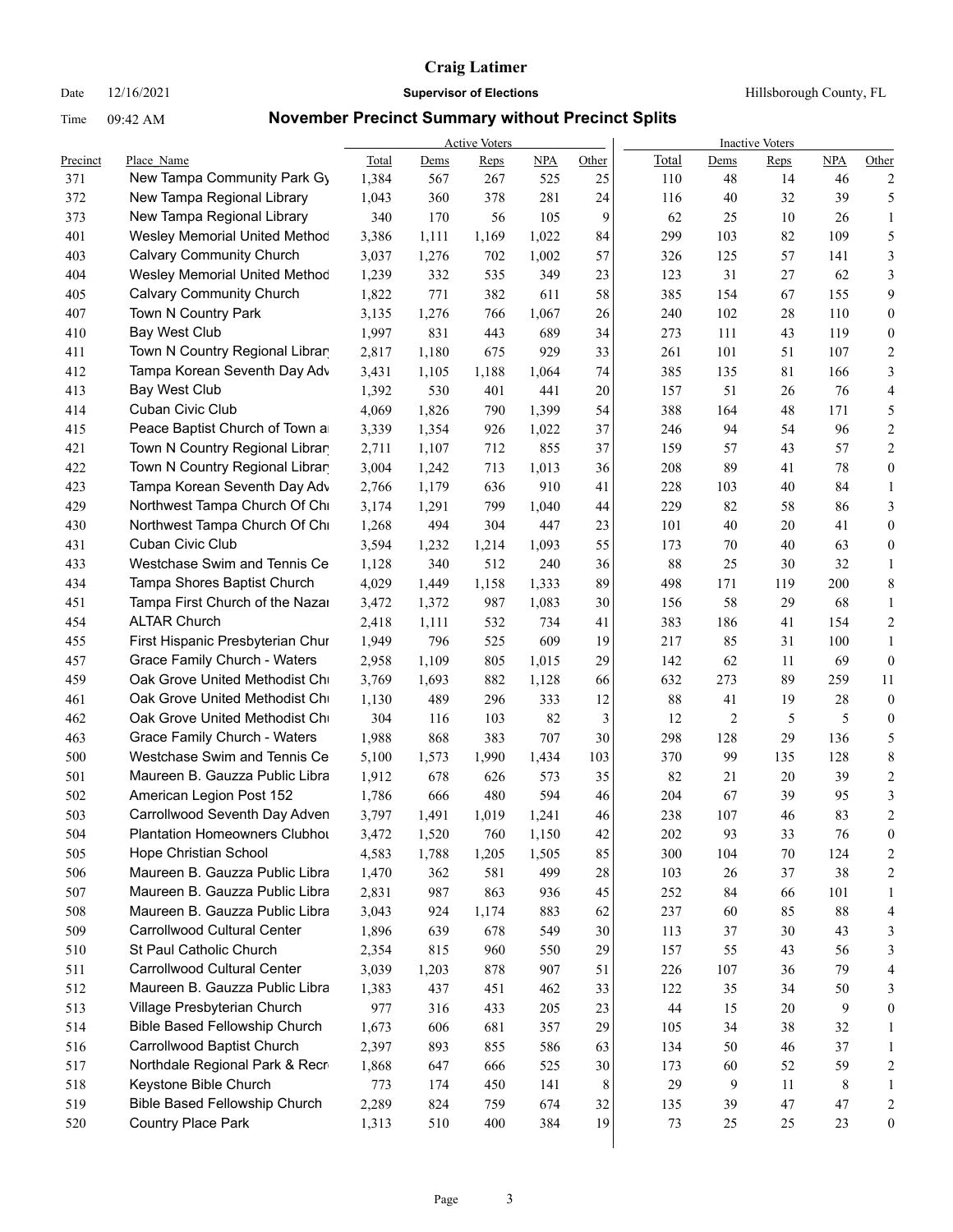## Date  $12/16/2021$  **Supervisor of Elections Hillsborough County, FL**

|          |                                      |       |       | <b>Active Voters</b> |       |       |       |        | <b>Inactive Voters</b> |        |                         |
|----------|--------------------------------------|-------|-------|----------------------|-------|-------|-------|--------|------------------------|--------|-------------------------|
| Precinct | Place Name                           | Total | Dems  | Reps                 | NPA   | Other | Total | Dems   | <b>Reps</b>            | NPA    | Other                   |
| 521      | Country Place Park                   | 2,801 | 962   | 961                  | 831   | 47    | 121   | 51     | 34                     | 36     | $\boldsymbol{0}$        |
| 522      | St Marks Episcopal Church            | 1,377 | 446   | 525                  | 384   | 22    | 57    | 17     | 19                     | 20     | 1                       |
| 523      | St Marks Episcopal Church            | 3,799 | 1,381 | 1,214                | 1,143 | 61    | 281   | 114    | 83                     | 81     | 3                       |
| 524      | Carrollwood Baptist Church           | 1,746 | 654   | 523                  | 542   | 27    | 81    | 34     | 20                     | 26     | $\mathbf{1}$            |
| 525      | Faith Family Worship Center          | 3,972 | 1,318 | 1,498                | 1,089 | 67    | 233   | 78     | 77                     | 75     | 3                       |
| 526      | Ed Radice Sports Complex Base        | 1,639 | 453   | 734                  | 420   | 32    | 83    | 14     | 34                     | 35     | $\boldsymbol{0}$        |
| 527      | Philippine Art and Cultural Found    | 5,442 | 1,412 | 2,247                | 1,690 | 93    | 262   | 72     | 103                    | 82     | 5                       |
| 528      | Austin Davis Public Library          | 2,852 | 641   | 1,486                | 674   | 51    | 118   | $28\,$ | 52                     | 38     | $\boldsymbol{0}$        |
| 529      | Journey A Christian Church           | 3,538 | 994   | 1,592                | 901   | 51    | 144   | 31     | 60                     | 53     | $\boldsymbol{0}$        |
| 530      | Philippine Art and Cultural Found    | 1,608 | 367   | 694                  | 511   | 36    | 105   | $28\,$ | 41                     | 36     | $\boldsymbol{0}$        |
| 531      | Keystone Bible Church                | 3,876 | 1,035 | 1,761                | 1,004 | 76    | 190   | 57     | 64                     | 66     | 3                       |
| 532      | Journey A Christian Church           | 648   | 138   | 350                  | 153   | 7     | 26    | 3      | 12                     | 11     | $\boldsymbol{0}$        |
| 533      | All Saints Lutheran Church           | 3,453 | 1,165 | 1,257                | 967   | 64    | 214   | $80\,$ | 57                     | 74     | 3                       |
| 534      | Northdale Regional Park & Recr       | 2,494 | 1,024 | 642                  | 763   | 65    | 275   | 117    | 51                     | 104    | 3                       |
| 535      | Lake Carlton Arms Apartments         | 2,079 | 842   | 595                  | 586   | 56    | 256   | 100    | 67                     | 83     | 6                       |
| 536      | <b>Grace Family Church</b>           | 1,104 | 273   | 467                  | 343   | 21    | 51    | 13     | 18                     | 20     | $\boldsymbol{0}$        |
| 537      | J F Swartsel Masonic Lodge 251       | 904   | 250   | 398                  | 245   | 11    | 25    | 9      | 9                      | 7      | $\boldsymbol{0}$        |
| 538      | <b>Grace Family Church</b>           | 3,195 | 878   | 1,382                | 884   | 51    | 141   | 43     | 56                     | 39     | 3                       |
| 539      | J F Swartsel Masonic Lodge 251       | 1,482 | 434   | 577                  | 444   | 27    | 64    | 15     | 23                     | 26     | $\boldsymbol{0}$        |
| 540      | J F Swartsel Masonic Lodge 251       | 1,050 | 264   | 429                  | 342   | 15    | 57    | 14     | 24                     | 18     | 1                       |
| 541      | <b>Grace Family Church</b>           | 325   | 52    | 168                  | 102   | 3     | 19    | 1      | 10                     | 8      | $\boldsymbol{0}$        |
| 542      | <b>Grace Family Church</b>           | 491   | 138   | 214                  | 131   | 8     | 15    | 3      | 8                      | 4      | $\boldsymbol{0}$        |
| 550      | Grace Lutheran Church                | 944   | 276   | 446                  | 205   | 17    | 59    | 21     | 21                     | 17     | $\boldsymbol{0}$        |
| 551      | <b>Carrollwood Recreation Center</b> | 1,939 | 617   | 894                  | 397   | 31    | 74    | 25     | 28                     | 20     | $\mathbf{1}$            |
| 552      | <b>Carrollwood Recreation Center</b> | 1,881 | 712   | 672                  | 460   | 37    | 128   | 49     | 28                     | 49     | $\overline{c}$          |
| 554      | Grace Lutheran Church                | 1,293 | 457   | 496                  | 317   | 23    | 127   | 37     | 40                     | 48     | $\overline{c}$          |
| 555      | Mission Hill Church Lake Carroll     | 1,072 | 444   | 359                  | 253   | 16    | 81    | 34     | 27                     | 19     | $\mathbf{1}$            |
| 557      | Roy Haynes Park                      | 2,171 | 870   | 626                  | 637   | 38    | 255   | 104    | 43                     | 103    | 5                       |
| 559      | University Baptist Church            | 2,012 | 1,140 | 251                  | 576   | 45    | 587   | 317    | 48                     | 216    | 6                       |
| 560      | <b>Unisen Senior Living</b>          | 179   | 93    | 61                   | 24    | 1     | 30    | 11     | 10                     | 9      | $\boldsymbol{0}$        |
| 561      | Concordia Village                    | 303   | 127   | 140                  | 35    | 1     | 18    | 5      | 9                      | 3      | $\mathbf{1}$            |
| 562      | University Area Community Cent       | 3,931 | 2,093 | 516                  | 1,221 | 101   | 1,044 | 466    | 142                    | 417    | 19                      |
| 563      | University Area Community Cent       | 3,337 | 1,737 | 363                  | 1,170 | 67    | 673   | 321    | 55                     | 291    | 6                       |
| 565      | Boy Scouts of America, GTBAC         | 436   | 198   | 80                   | 149   | 9     | 98    | 48     | 12                     | 36     | $\overline{c}$          |
| 566      | University Area Community Cent       | 2,408 | 1,496 | 178                  | 707   | 27    | 766   | 451    | 43                     | 266    | 6                       |
| 567      | University Area Community Cent       | 1,342 | 791   | 121                  | 413   | 17    | 385   | 225    | 43                     | 111    | 6                       |
| 569      | Buchanan Baptist Church              | 2,615 | 1,023 | 884                  | 668   | 40    | 216   | 90     | 48                     | 75     | 3                       |
| 571      | <b>Celebration Church</b>            | 1,875 | 793   | 542                  | 504   | 36    | 249   | 112    | 43                     | 91     | 3                       |
| 573      | Boy Scouts of America, GTBAC         | 433   | 178   | 114                  | 135   | 6     | 95    | 44     | 20                     | $30\,$ | 1                       |
| 574      | Lake Magdalene United Methodi        | 2,645 | 969   | 940                  | 682   | 54    | 188   | 74     | 32                     | 76     | 6                       |
| 575      | County Children Services Athleti     | 2,303 | 783   | 898                  | 584   | 38    | 115   | 38     | 35                     | 39     | 3                       |
| 577      | Jimmie B. Keel Regional Library      | 4,082 | 1,485 | 1,324                | 1,208 | 65    | 295   | 126    | 54                     | 113    | 2                       |
| 578      | Jimmie B. Keel Regional Library      | 1,748 | 593   | 683                  | 448   | 24    | 152   | 67     | 48                     | 36     | 1                       |
| 579      | Celebration Church                   | 2,579 | 750   | 1,229                | 551   | 49    | 148   | 50     | 50                     | 45     | 3                       |
| 581      | New Tampa Baptist Church             | 2,455 | 1,046 | 638                  | 727   | 44    | 377   | 165    | 62                     | 144    | 6                       |
| 583      | Lake Forest HOA Inc Clubhouse        | 1,688 | 754   | 396                  | 505   | 33    | 207   | 91     | 38                     | 72     | 6                       |
| 584      | Lake Forest HOA Inc Clubhouse        | 1,422 | 700   | 272                  | 410   | 40    | 280   | 123    | 46                     | 108    | 3                       |
| 585      | Community of Christ Church           | 2,730 | 866   | 1,114                | 712   | 38    | 128   | 34     | 46                     | $46\,$ | $\overline{\mathbf{c}}$ |
| 587      | River Of Life Church                 | 2,754 | 856   | 1,231                | 625   | 42    | 140   | 44     | 52                     | 41     | 3                       |
| 589      | First United Methodist Church of     | 2,271 | 601   | 992                  | 640   | 38    | 124   | 33     | 44                     | 45     | 2                       |
|          |                                      |       |       |                      |       |       |       |        |                        |        |                         |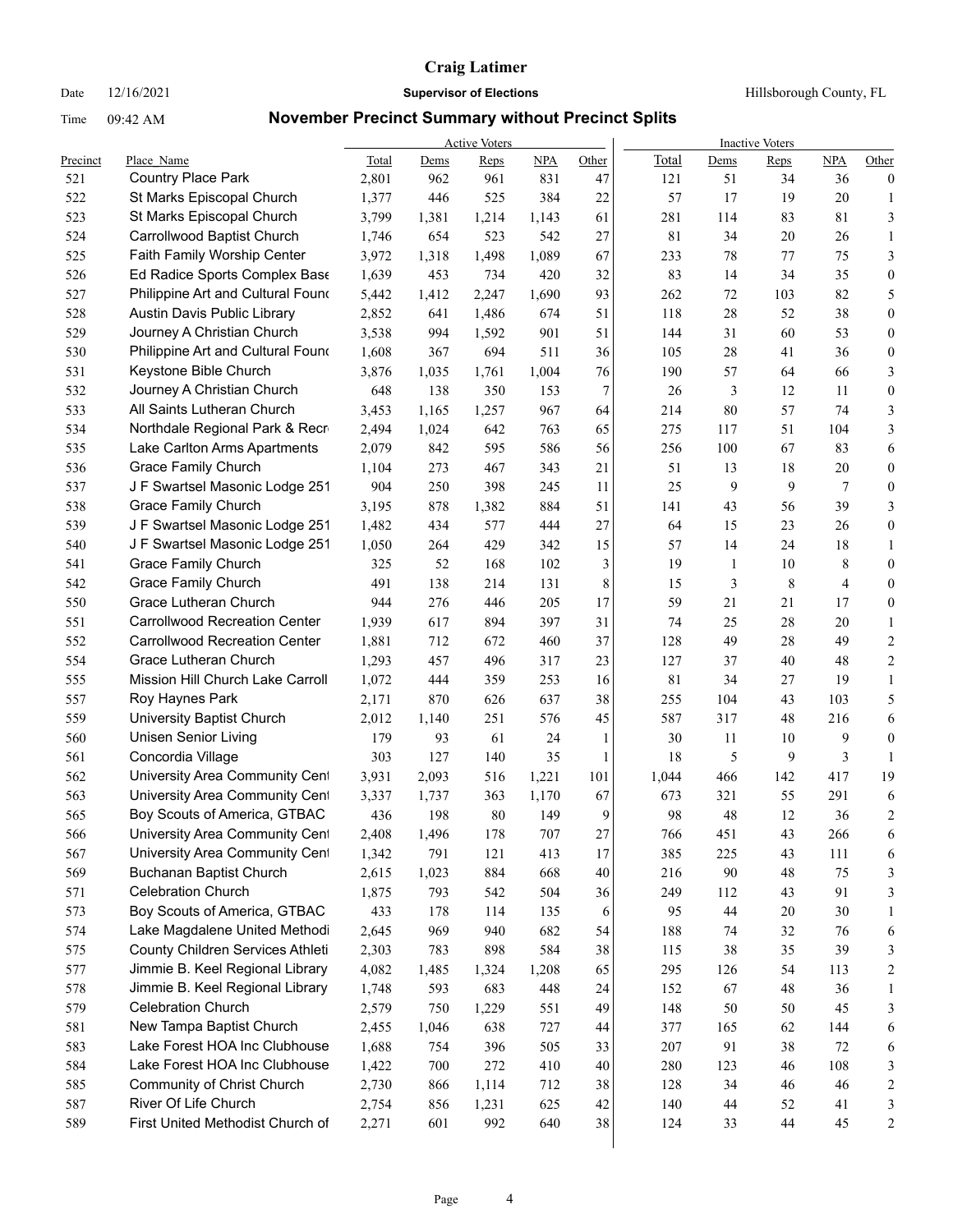## Date  $12/16/2021$  **Supervisor of Elections Hillsborough County, FL**

|          |                                                         |       |       | <b>Active Voters</b> |            |              |        |        | <b>Inactive Voters</b> |            |                         |
|----------|---------------------------------------------------------|-------|-------|----------------------|------------|--------------|--------|--------|------------------------|------------|-------------------------|
| Precinct | Place Name                                              | Total | Dems  | Reps                 | <b>NPA</b> | Other        | Total  | Dems   | Reps                   | <b>NPA</b> | Other                   |
| 591      | First United Methodist Church of                        | 3,741 | 992   | 1,865                | 821        | 63           | 186    | 53     | 72                     | 60         | 1                       |
| 595      | Lutz Civic Center                                       | 3,244 | 863   | 1,499                | 829        | 53           | 152    | 44     | 59                     | 47         | $\overline{c}$          |
| 601      | East Chelsea Baptist Church<br>Eastlake Park Civic Club | 3,011 | 1,709 | 480                  | 783        | 39           | 297    | 138    | 43                     | 111        | 5                       |
| 605      |                                                         | 543   | 232   | 153                  | 153        | 5            | 38     | 16     | 6                      | 16         | $\mathbf{0}$            |
| 613      | Living Faith Assembly of God                            | 1,411 | 973   | 95                   | 333        | 10           | 185    | 108    | 12                     | 65         | $\boldsymbol{0}$        |
| 617      | Bible Based Fellowship Church                           | 2,852 | 1,903 | 268                  | 648        | 33           | 303    | 189    | 20                     | 92         | $\overline{2}$          |
| 622      | Grace Family Church Temple Te                           | 1,333 | 735   | 214                  | 366        | 18           | 107    | 55     | 15                     | 35         | $\sqrt{2}$              |
| 623      | East Chelsea Baptist Church                             | 2,045 | 1,194 | 245                  | 568        | 38           | 355    | 192    | 32                     | 128        | 3                       |
| 625      | Unitarian Universalist Church                           | 1,205 | 492   | 296                  | 399        | 18           | 119    | 49     | 21                     | 48         | $\mathbf{1}$            |
| 626      | Grace Family Church Temple Te                           | 1,173 | 576   | 227                  | 342        | $28\,$       | 102    | 45     | 22                     | 33         | $\overline{2}$          |
| 629      | First Missionary Baptist Church                         | 3,385 | 1,366 | 938                  | 1,007      | 74           | 223    | 72     | 58                     | 90         | 3                       |
| 631      | Thonotosassa Branch Library                             | 1,684 | 499   | 669                  | 475        | 41           | 159    | 43     | 43                     | 68         | 5                       |
| 633      | Fellowship Baptist Church                               | 2,203 | 537   | 1,093                | 536        | 37           | 115    | 29     | 43                     | 42         | $\mathbf{1}$            |
| 635      | Sterling Heights Recreation Cen                         | 2,379 | 1,060 | 654                  | 622        | 43           | 188    | 75     | 42                     | 68         | 3                       |
| 636      | Sterling Heights Recreation Cen                         | 440   | 164   | 157                  | 112        | 7            | 27     | 9      | 7                      | 11         | $\boldsymbol{0}$        |
| 637      | Sterling Heights Recreation Cen                         | 67    | 45    | 9                    | 13         | $\mathbf{0}$ | 14     | 6      | $\mathbf{1}$           | 7          | $\mathbf{0}$            |
| 639      | East Thonotosassa Baptist Chur                          | 1,029 | 237   | 525                  | 256        | 11           | 59     | 15     | 21                     | 23         | $\boldsymbol{0}$        |
| 641      | <b>Hillel Jewish Student Center</b>                     | 1,638 | 895   | 211                  | 500        | 32           | 319    | 156    | 36                     | 122        | 5                       |
| 643      | Hillel Jewish Student Center                            | 703   | 384   | 86                   | 218        | 15           | 126    | 69     | 13                     | 40         | 4                       |
| 650      | Mission Hill Church                                     | 1,129 | 649   | 136                  | 327        | 17           | 212    | 116    | 29                     | 63         | 4                       |
| 651      | <b>Woodmont Clubhouse</b>                               | 1,624 | 703   | 504                  | 388        | 29           | 109    | 43     | 23                     | 43         | $\mathbf{0}$            |
| 652      | Orange River Estates HOA Club                           | 1,599 | 785   | 344                  | 447        | 23           | 122    | 55     | 20                     | 44         | 3                       |
| 653      | <b>Woodmont Clubhouse</b>                               | 1,823 | 739   | 611                  | 438        | 35           | 99     | 31     | 29                     | 36         | 3                       |
| 654      | <b>Mission Hill Church</b>                              | 1,094 | 597   | 181                  | 299        | 17           | 147    | 79     | 13                     | 53         | $\overline{2}$          |
| 655      | St Catherine's Episcopal Church                         | 2,077 | 846   | 692                  | 498        | 41           | 124    | 52     | 29                     | 40         | 3                       |
| 657      | Fowler Avenue Baptist Church                            | 1,462 | 638   | 404                  | 390        | 30           | 118    | 42     | 27                     | 45         | $\overline{4}$          |
| 658      | Unitarian Universalist Church                           | 1,462 | 763   | 234                  | 436        | 29           | 237    | 102    | 38                     | 90         | $\tau$                  |
| 659      | <b>Family Recreation Complex</b>                        | 1,986 | 895   | 609                  | 439        | 43           | 162    | 77     | 24                     | 55         | 6                       |
| 661      | <b>Woodmont Clubhouse</b>                               | 1,545 | 778   | 382                  | 362        | 23           | 115    | 56     | 25                     | 34         | $\boldsymbol{0}$        |
| 662      | Fowler Avenue Baptist Church                            | 696   | 305   | 195                  | 188        | 8            | 44     | 16     | 12                     | 15         | $\mathbf{1}$            |
| 671      | Pebble Creek Golf Club                                  | 6,384 | 2,425 | 1,730                | 2,121      | 108          | 573    | 182    | 154                    | 225        | 12                      |
| 673      | St Mark the Evangelist Catholic                         | 3,751 | 1,522 | 914                  | 1,250      | 65           | 371    | 134    | 92                     | 140        | 5                       |
| 700      | The Palmetto Club at FishHawk                           | 797   | 186   | 328                  | 269        | 14           | 58     | 12     | 23                     | 23         | $\boldsymbol{0}$        |
| 701      | The Palmetto Club at FishHawk                           | 4,924 | 1,208 | 2,027                | 1,573      | 116          | 496    | 97     | 222                    | 172        | 5                       |
| 702      | The Palmetto Club at FishHawk                           | 939   | 230   | 421                  | 266        | 22           | 51     | 14     | 14                     | 22         | -1                      |
| 703      | <b>Grace Community United Metho</b>                     | 1,689 | 341   | 947                  | 373        | 28           | 88     | 16     | 34                     | 36         | $\overline{c}$          |
| 704      | The Palmetto Club at FishHawk                           | 849   | 175   | 417                  | 238        | 19           | 31     | 5      | 12                     | 11         | 3                       |
| 705      | Keysville Assembly Of God                               | 910   | 136   | 568                  | 194        | 12           | 28     | 8      | 13                     | 7          | $\boldsymbol{0}$        |
| 706      | Keysville Recreation Center                             | 1,588 | 284   | 861                  | 421        | 22           | $80\,$ | 18     | 29                     | 33         | $\boldsymbol{0}$        |
| 707      | Ahava Baptist Church                                    | 1,737 | 397   | 855                  | 447        | 38           | 138    | 35     | 52                     | 50         | 1                       |
| 708      | The Palmetto Club at FishHawk                           | 3,934 | 941   | 1,746                | 1,155      | 92           | 247    | 50     | 102                    | 89         | 6                       |
| 709      | Lone Oak Baptist Church                                 | 2,602 | 596   | 1,221                | 742        | 43           | 128    | 29     | 50                     | 48         | 1                       |
| 710      | The Palmetto Club at FishHawk                           | 1,413 | 318   | 614                  | 457        | 24           | 118    | 21     | 48                     | 49         | $\boldsymbol{0}$        |
| 711      | Parkway Baptist Church                                  | 1,293 | 251   | 697                  | 316        | 29           | 48     | 12     | 16                     | $20\,$     | $\boldsymbol{0}$        |
| 712      | The Palmetto Club at FishHawk                           | 2,330 | 580   | 1,018                | 679        | 53           | 133    | $27\,$ | 53                     | 50         | 3                       |
| 713      | <b>Bealsville Community Center</b>                      | 2,221 | 876   | 756                  | 548        | 41           | 121    | 57     | 22                     | 42         | $\boldsymbol{0}$        |
| 721      | First Baptist Church of Dover                           | 3,328 | 848   | 1,433                | 985        | 62           | 223    | 69     | 53                     | 99         | $\overline{\mathbf{c}}$ |
| 750      | Plant City Community Church of                          | 3,408 | 838   | 1,706                | 812        | 52           | 182    | 45     | 67                     | 67         | 3                       |
| 751      | GracePoint Church                                       | 3,038 | 740   | 1,511                | 731        | 56           | 244    | 65     | 82                     | 92         | 5                       |
| 753      | Sadye Gibbs Martin Community                            | 3,801 | 2,055 | 787                  | 916        | 43           | 259    | 97     | 45                     | 112        | 5                       |
|          |                                                         |       |       |                      |            |              |        |        |                        |            |                         |
|          |                                                         |       |       |                      |            |              |        |        |                        |            |                         |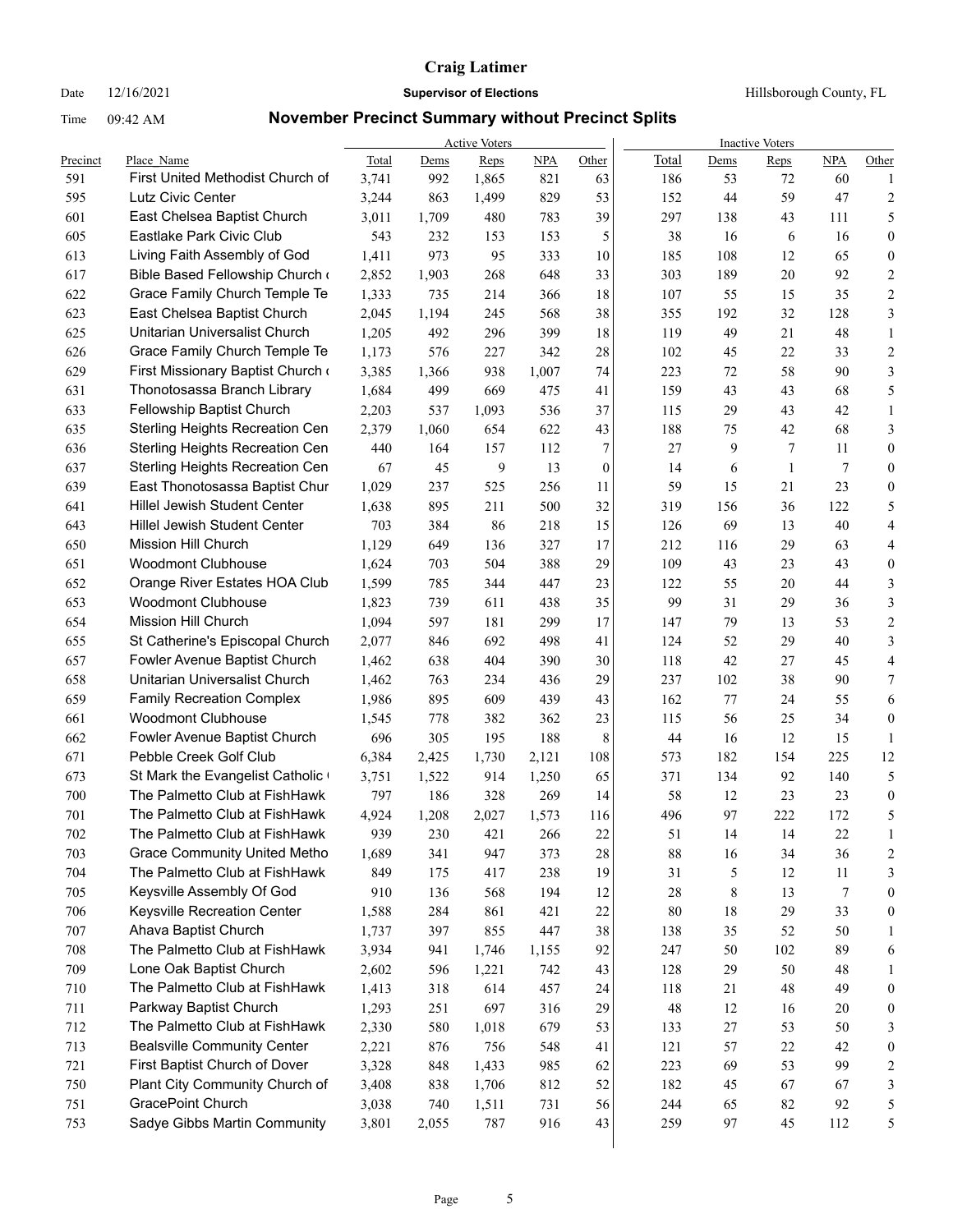## Date  $12/16/2021$  **Supervisor of Elections Hillsborough County, FL**

|            |                                                           |       |       | <b>Active Voters</b> |       |          |            |           | <b>Inactive Voters</b> |            |                  |
|------------|-----------------------------------------------------------|-------|-------|----------------------|-------|----------|------------|-----------|------------------------|------------|------------------|
| Precinct   | Place Name                                                | Total | Dems  | Reps                 | NPA   | Other    | Total      | Dems      | Reps                   | <b>NPA</b> | Other            |
| 754        | First Assembly of God                                     | 2,240 | 683   | 932                  | 586   | 39       | 131        | 39        | 36                     | 52         | 4                |
| 755        | First Church of God of Plant City                         | 1,280 | 402   | 472                  | 372   | 34       | 139        | 46        | 42                     | 48         | 3                |
| 757<br>759 | American Legion Post 26<br><b>Bruton Memorial Library</b> | 3,882 | 1,459 | 1,140                | 1,222 | 61       | 319<br>235 | 121<br>76 | 65<br>71               | 126<br>83  | $\tau$           |
|            |                                                           | 3,785 | 1,045 | 1,567                | 1,090 | 83       |            |           |                        |            | 5                |
| 761        | Bethany Baptist Church                                    | 3,646 | 712   | 2,014                | 872   | 48       | 168        | 48        | 67                     | 49         | 4                |
| 763        | Hope Lutheran Church                                      | 941   | 245   | 387                  | 289   | 20       | 75         | 25        | 21                     | 28         | 1                |
| 764        | Knights Baptist Church                                    | 2,538 | 610   | 1,246                | 650   | 32       | 152        | 45        | 53                     | 51         | 3                |
| 765        | Knights Baptist Church                                    | 2,028 | 364   | 1,114                | 520   | 30       | 102        | 14        | 49                     | 38         | $\mathbf{1}$     |
| 767        | Springhead Civic Center                                   | 2,676 | 744   | 1,182                | 711   | 39       | 119        | 39        | 34                     | 46         | $\boldsymbol{0}$ |
| 769        | Faith Temple Assembly of God                              | 2,200 | 411   | 1,270                | 481   | 38       | 111        | 24        | 51                     | 35         | $\mathbf{1}$     |
| 801        | Winthrop Barn Theatre                                     | 2,427 | 831   | 831                  | 701   | 64       | 166        | 61        | 57                     | 47         | 1                |
| 802        | Overflow Church                                           | 2,090 | 654   | 776                  | 619   | 41       | 119        | 37        | 42                     | 39         | 1                |
| 803        | Overflow Church                                           | 935   | 280   | 365                  | 275   | 15       | 91         | 23        | 31                     | 36         | 1                |
| 804        | Presbyterian Church of Blooming                           | 4,150 | 1,280 | 1,651                | 1,152 | 67       | 347        | 97        | 142                    | 104        | $\overline{4}$   |
| 805        | Overflow Church                                           | 1,719 | 410   | 844                  | 428   | 37       | 91         | 24        | 44                     | 21         | $\overline{c}$   |
| 806        | <b>Bloomingdale Golf Club</b>                             | 2,365 | 565   | 1,109                | 651   | 40       | 187        | 34        | 88                     | 64         | $\mathbf{1}$     |
| 807        | Bloomingdale Youth Sports Assc                            | 853   | 188   | 358                  | 289   | 18       | 69         | 23        | 27                     | 19         | $\boldsymbol{0}$ |
| 808        | <b>Bloomingdale Youth Sports Assc</b>                     | 1,938 | 605   | 751                  | 550   | 32       | 154        | 57        | 54                     | 40         | 3                |
| 809        | Bloomingdale Regional Library                             | 652   | 180   | 284                  | 175   | 13       | 47         | 9         | 17                     | 21         | $\boldsymbol{0}$ |
| 810        | <b>Bell Shoals Baptist Church</b>                         | 2,633 | 784   | 1,114                | 689   | 46       | 141        | 36        | 57                     | 48         | $\boldsymbol{0}$ |
| 811        | <b>Bell Shoals Baptist Church</b>                         | 2,911 | 818   | 1,282                | 757   | 54       | 143        | 45        | 49                     | 45         | 4                |
| 813        | <b>Centerpoint Church</b>                                 | 4,924 | 1,454 | 2,141                | 1,243 | 86       | 347        | 97        | 137                    | 108        | 5                |
| 814        | River Hills Country Club                                  | 2,423 | 468   | 1,320                | 589   | 46       | 165        | 21        | 90                     | 53         | $\mathbf{1}$     |
| 815        | <b>Centerpoint Church</b>                                 | 1,158 | 292   | 556                  | 295   | 15       | 52         | 5         | 27                     | 20         | $\boldsymbol{0}$ |
| 816        | Pleasant Grove Assembly of Go                             | 1,998 | 510   | 946                  | 506   | 36       | 148        | 35        | 63                     | 49         | $\mathbf{1}$     |
| 817        | <b>Centerpoint Church</b>                                 | 4,095 | 1,127 | 1,763                | 1,126 | 79       | 260        | 72        | 89                     | 98         | 1                |
| 818        | Victory Baptist Church of Brando                          | 3,317 | 1,028 | 1,253                | 981   | 55       | 227        | 73        | 69                     | 84         | 1                |
| 819        | <b>Strawberry Ridge</b>                                   | 1,403 | 413   | 625                  | 336   | 29       | 84         | 26        | 42                     | 15         | $\mathbf{1}$     |
| 820        | Victory Baptist Church of Brando                          | 3,145 | 910   | 1,224                | 957   | 54       | 269        | 92        | 81                     | 91         | 5                |
| 821        | Apostles Lutheran Church                                  | 4,284 | 1,499 | 1,402                | 1,296 | 87       | 307        | 109       | 71                     | 124        | $\mathfrak{Z}$   |
| 825        | <b>Brandon Christian Church</b>                           | 2,996 | 960   | 1,127                | 849   | 60       | 269        | 99        | 70                     | 92         | $\,$ $\,$        |
| 827        | Christ Community Church of Bra                            | 2,529 | 819   | 990                  | 676   | 44       | 158        | 57        | 50                     | 50         | $\mathbf{1}$     |
| 828        | <b>Resurrection Catholic Church</b>                       | 7,823 | 3,290 | 1,874                | 2,476 | 183      | 963        | 391       | 190                    | 364        | 18               |
| 829        | Centro Cristiano Hispano                                  | 3,202 | 1,181 | 993                  | 946   | 82       | 344        | 128       | 86                     | 125        | 5                |
| 830        | Kings Avenue Baptist Church                               | 2,259 | 893   | 621                  | 712   | 33       | 177        | 74        | 45                     | 57         | -1               |
| 832        | Kings Avenue Baptist Church                               | 3,015 | 1,196 | 863                  | 895   | 61       | 382        | 140       | 76                     | 159        | 7                |
| 833        | Arise Assembly of God at Brand                            | 1,786 | 811   | 442                  | 495   | 38       | 284        | 112       | 56                     | 112        | 4                |
| 834        | Christ Community Church of Bra                            | 2,296 | 1,031 | 515                  | 702   | 48       | 228        | 102       | 37                     | 83         | 6                |
| 851        | Limona Village Chapel United M                            | 3,493 | 1,253 | 1,156                | 1,003 | 81       | 305        | 102       | 85                     | 115        | 3                |
| 852        | Progress Village Civic Center                             | 4,586 | 2,041 | 1,007                | 1,410 | 128      | 1,058      | 396       | 206                    | 433        | 23               |
| 853        | <b>Brandon Seventh Day Adventist</b>                      | 1,402 | 663   | 214                  | 488   | $37\,$   | 360        | 154       | 57                     | 145        | 4                |
| 854        | Progress Village Civic Center                             | 102   | 24    | 33                   | 45    | $\bf{0}$ | 13         | 4         | 5                      | 3          | 1                |
| 855        | Brandon Masonic Lodge No 114                              | 2,464 | 994   | 699                  | 731   | 40       | 247        | 95        | 53                     | 93         | 6                |
| 856        | Cornerstone Baptist Church                                | 3,570 | 1,155 | 1,332                | 1,021 | 62       | 254        | 95        | 59                     | 96         | 4                |
| 857        | <b>Brandon Seventh Day Adventist</b>                      | 2,144 | 948   | 452                  | 709   | 35       | 356        | 158       | 60                     | 132        | 6                |
| 858        | <b>Brandon Community Center</b>                           | 1,687 | 613   | 534                  | 507   | 33       | 171        | 69        | 30                     | 68         | 4                |
| 860        | First United Methodist of Seffner                         | 1,515 | 568   | 496                  | 420   | 31       | 104        | 36        | 28                     | 39         | $\mathbf{1}$     |
| 862        | Hillsborough County Fair Associ                           | 273   | 64    | 128                  | 78    | 3        | 40         | 9         | 12                     | 19         | $\boldsymbol{0}$ |
| 863        | Fellowship Baptist Church Valric                          | 1,017 | 370   | 361                  | 262   | 24       | 90         | 36        | 24                     | $30\,$     | $\boldsymbol{0}$ |
| 867        | Hillsborough County Fair Associ                           | 5,456 | 1,731 | 1,955                | 1,690 | 80       | 451        | 141       | 129                    | 173        | 8                |
|            |                                                           |       |       |                      |       |          |            |           |                        |            |                  |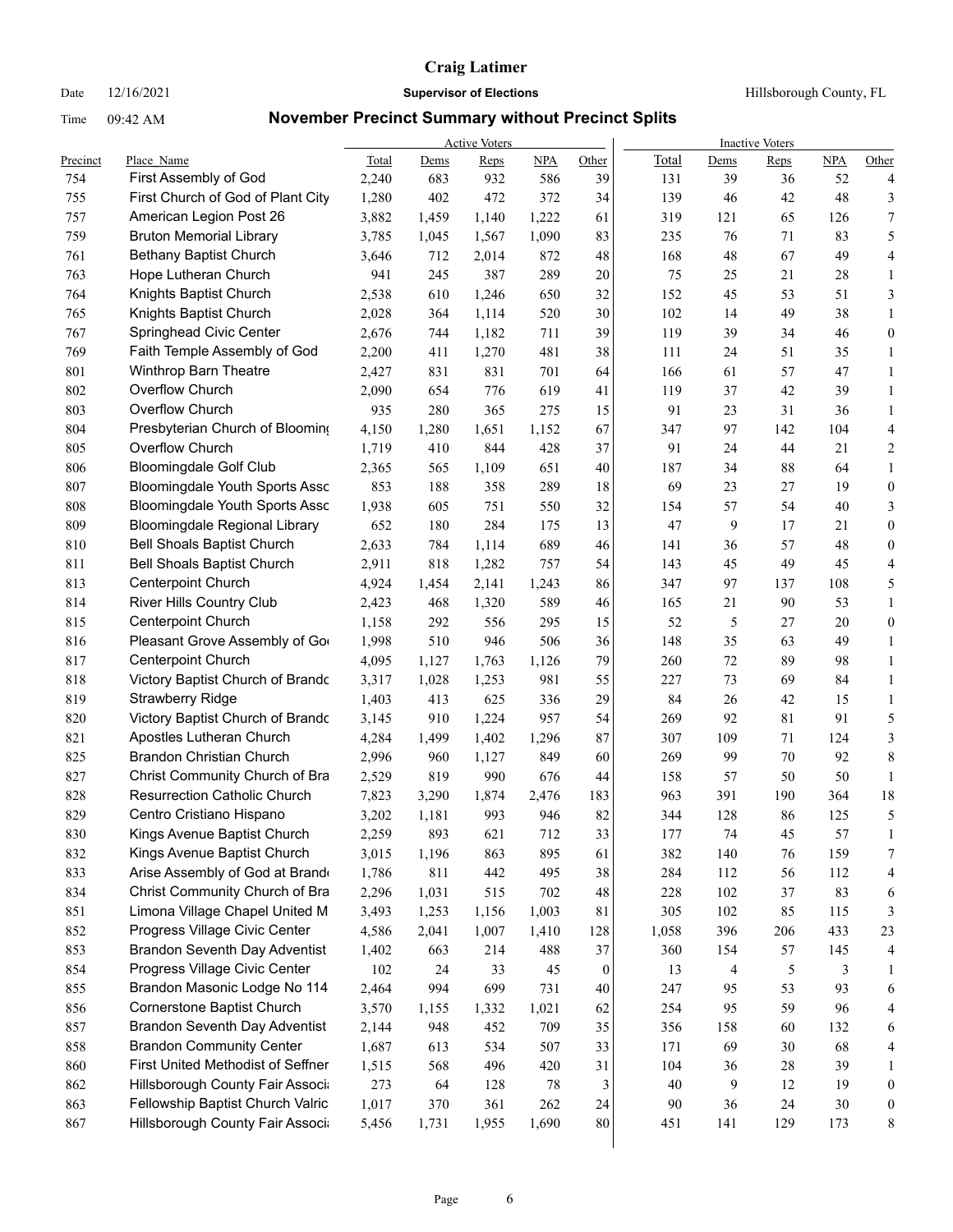Date  $12/16/2021$  **Supervisor of Elections Hillsborough County, FL** 

|            |                                                             |       |       | <b>Active Voters</b> |            |          | <b>Inactive Voters</b> |              |                |           |                  |  |  |
|------------|-------------------------------------------------------------|-------|-------|----------------------|------------|----------|------------------------|--------------|----------------|-----------|------------------|--|--|
| Precinct   | Place Name                                                  | Total | Dems  | Reps                 | <b>NPA</b> | Other    | Total                  | Dems         | Reps           | NPA       | Other            |  |  |
| 868        | Holy Innocents Episcopal Churcl                             | 1,832 | 652   | 607                  | 540        | 33       | 109                    | 39           | 27             | 39        | 4                |  |  |
| 869        | Bay Life Church<br><b>First United Methodist of Seffner</b> | 1,678 | 574   | 642                  | 432        | 30       | 94                     | 30           | 27             | 34        | 3                |  |  |
| 871<br>875 | Bay Life Church                                             | 3,433 | 1,160 | 1,321                | 895        | 57<br>69 | 181<br>279             | 42<br>$88\,$ | 71<br>78       | 67<br>107 | $\mathbf{1}$     |  |  |
|            |                                                             | 4,468 | 1,489 | 1,576                | 1,334      |          |                        |              |                |           | 6                |  |  |
| 876        | Bay Life Church                                             | 2,468 | 815   | 845                  | 756        | 52       | 145                    | 51           | 42             | 49        | 3                |  |  |
| 877        | Bay Life Church                                             | 514   | 161   | 180                  | 169        | 4        | 36                     | 6            | 13             | 16        | $\mathbf{1}$     |  |  |
| 879        | Bay Area Church Of Christ                                   | 3,479 | 1,340 | 1,096                | 991        | 52       | 276                    | 97           | 61             | 108       | 10               |  |  |
| 883        | Ironworkers Local No 397                                    | 3,534 | 1,495 | 769                  | 1,214      | 56       | 431                    | 189          | 77             | 156       | 9                |  |  |
| 885        | St Francis of Assisi Catholic Chu                           | 4,178 | 1,704 | 1,066                | 1,332      | 76       | 399                    | 139          | 93             | 159       | 8                |  |  |
| 887        | <b>Mango Recreation Center</b>                              | 3,102 | 1,166 | 930                  | 935        | 71       | 244                    | 89           | 57             | 91        | 7                |  |  |
| 889        | Higginbotham Park                                           | 1,833 | 695   | 570                  | 534        | 34       | 162                    | $48\,$       | 44             | 63        | 7                |  |  |
| 891        | New Hope United Methodist Chu                               | 2,403 | 569   | 1,234                | 566        | 34       | 130                    | 42           | 39             | 48        | $\mathbf{1}$     |  |  |
| 892        | First Thonotosassa Missionary E                             | 1,790 | 360   | 941                  | 467        | 22       | 84                     | 16           | 34             | 33        | $\mathbf{1}$     |  |  |
| 901        | <b>Ruskin Recreation Center</b>                             | 2,960 | 1,165 | 723                  | 1,009      | 63       | 197                    | 63           | 46             | 81        | 7                |  |  |
| 902        | <b>Ruskin Recreation Center</b>                             | 1,569 | 748   | 351                  | 440        | 30       | 155                    | 50           | 42             | 61        | 2                |  |  |
| 904        | Kings Point Clubhouse                                       | 2,916 | 940   | 1,211                | 700        | 65       | 196                    | 58           | 95             | 42        | $\mathbf{1}$     |  |  |
| 905        | <b>Ruskin Recreation Center</b>                             | 692   | 162   | 298                  | 223        | 9        | 64                     | 13           | 14             | 36        | $\mathbf{1}$     |  |  |
| 906        | <b>Trinity Baptist Church</b>                               | 451   | 156   | 208                  | 84         | 3        | 46                     | 11           | 25             | 10        | $\boldsymbol{0}$ |  |  |
| 907        | God's Missionary Church                                     | 1,283 | 260   | 699                  | 296        | 28       | 73                     | 24           | 28             | 19        | 2                |  |  |
| 908        | Kings Point Clubhouse                                       | 3,885 | 1,176 | 1,673                | 953        | 83       | 195                    | 63           | 78             | 48        | 6                |  |  |
| 909        | Redeemer Lutheran Church                                    | 3,852 | 1,018 | 1,868                | 888        | 78       | 188                    | 50           | 88             | 43        | 7                |  |  |
| 911        | South Hillsborough Elks Lodge #                             | 1,317 | 328   | 555                  | 403        | 31       | 119                    | 30           | 50             | 36        | 3                |  |  |
| 912        | South Hillsborough Elks Lodge #                             | 284   | 84    | 122                  | 73         | 5        | 17                     | 5            | 8              | 4         | $\boldsymbol{0}$ |  |  |
| 913        | Wimauma Community Church of                                 | 9,483 | 3,333 | 3,048                | 2,895      | 207      | 467                    | 163          | 128            | 171       | 5                |  |  |
| 914        | South Bay Church                                            | 2,337 | 1,036 | 514                  | 728        | 59       | 99                     | 41           | 23             | 33        | $\overline{c}$   |  |  |
| 915        | South Bay Church                                            | 1,216 | 527   | 277                  | 380        | 32       | 107                    | 45           | 27             | 34        | $\mathbf{1}$     |  |  |
| 916        | South Bay Church                                            | 3,190 | 1,512 | 564                  | 1,061      | 53       | 155                    | 58           | 37             | 59        | $\mathbf{1}$     |  |  |
| 917        | <b>Thatcher Civic Center</b>                                | 433   | 68    | 223                  | 131        | 11       | 18                     | 7            | $\overline{4}$ | 7         | $\boldsymbol{0}$ |  |  |
| 918        | The Palmetto Club at FishHawk                               | 806   | 124   | 480                  | 191        | 11       | 39                     | 7            | 25             | 7         | $\boldsymbol{0}$ |  |  |
| 919        | <b>Balm Civic Center</b>                                    | 1,662 | 398   | 774                  | 459        | 31       | 99                     | 18           | 39             | 42        | $\boldsymbol{0}$ |  |  |
| 920        | South Bay Church                                            | 270   | 115   | 57                   | 86         | 12       | 18                     | 5            | 9              | 2         | 2                |  |  |
| 921        | <b>Trinity Baptist Church</b>                               | 2,075 | 635   | 912                  | 490        | 38       | 141                    | 40           | 67             | 34        | $\boldsymbol{0}$ |  |  |
| 922        | St Anne Catholic Church                                     | 252   | 43    | 134                  | 60         | 15       | 16                     | 4            | 6              | 6         | $\boldsymbol{0}$ |  |  |
| 923        | St Anne Catholic Church                                     | 1,203 | 392   | 408                  | 375        | 28       | 115                    | 36           | 32             | 45        | $\overline{c}$   |  |  |
| 924        | St Anne Catholic Church                                     | 850   | 330   | 240                  | 264        | 16       | 62                     | 18           | $20\,$         | 23        | $\mathbf{1}$     |  |  |
| 925        | Redeemer Lutheran Church                                    | 1,087 | 286   | 534                  | 235        | 32       | 75                     | 23           | 32             | $20\,$    | 0                |  |  |
| 927        | Freedom Plaza                                               | 609   | 158   | 332                  | 115        | 4        | 21                     | 6            | $10\,$         | 5         | $\boldsymbol{0}$ |  |  |
| 928        | Chulavista Landings                                         | 834   | 222   | 356                  | 233        | 23       | $70\,$                 | 15           | $30\,$         | 24        | 1                |  |  |
| 929        | <b>Trinity Baptist Church</b>                               | 7,867 | 2,911 | 2,615                | 2,150      | 191      | 417                    | 131          | 157            | 125       | 4                |  |  |
| 930        | Waterset Clubhouse                                          | 2,191 | 787   | 675                  | 674        | 55       | 196                    | 57           | 64             | 71        | 4                |  |  |
| 931        | Calvary Lutheran Church                                     | 1,041 | 319   | 431                  | 272        | 19       | 69                     | 16           | 26             | 24        | 3                |  |  |
| 932        | Calvary Lutheran Church                                     | 5,860 | 2,509 | 1,285                | 1,942      | 124      | 482                    | 183          | 103            | 188       | 8                |  |  |
| 933        | Calvary Lutheran Church                                     | 1,655 | 505   | 635                  | 461        | 54       | 30                     | 9            | 12             | 9         | $\boldsymbol{0}$ |  |  |
| 934        | Waterset Clubhouse                                          | 2,812 | 818   | 1,109                | 803        | 82       | 141                    | 24           | 52             | 59        | 6                |  |  |
| 935        | St Anne Catholic Church                                     | 2,941 | 815   | 1,175                | 887        | 64       | 212                    | 55           | 68             | 84        | 5                |  |  |
| 936        | St Anne Catholic Church                                     | 2,127 | 413   | 1,172                | 481        | 61       | 126                    | 33           | 52             | 37        | 4                |  |  |
| 937        | Apollo Beach Recreation Center                              | 2,759 | 543   | 1,516                | 652        | 48       | 181                    | 34           | 87             | 56        | 4                |  |  |
| 938        | First Baptist Church Of Gibsontc                            | 309   | 80    | 99                   | 122        | 8        | 31                     | 8            | 8              | 15        | $\boldsymbol{0}$ |  |  |
| 939        | Apollo Beach Campus of Bell Sh                              | 3,709 | 1,008 | 1,623                | 990        | 88       | 278                    | $72\,$       | 109            | 89        | 8                |  |  |
| 940        | Gardenville Recreation Center                               | 146   | 37    | $48\,$               | 58         | 3        | 23                     | 9            | 6              | 7         | $\mathbf{1}$     |  |  |